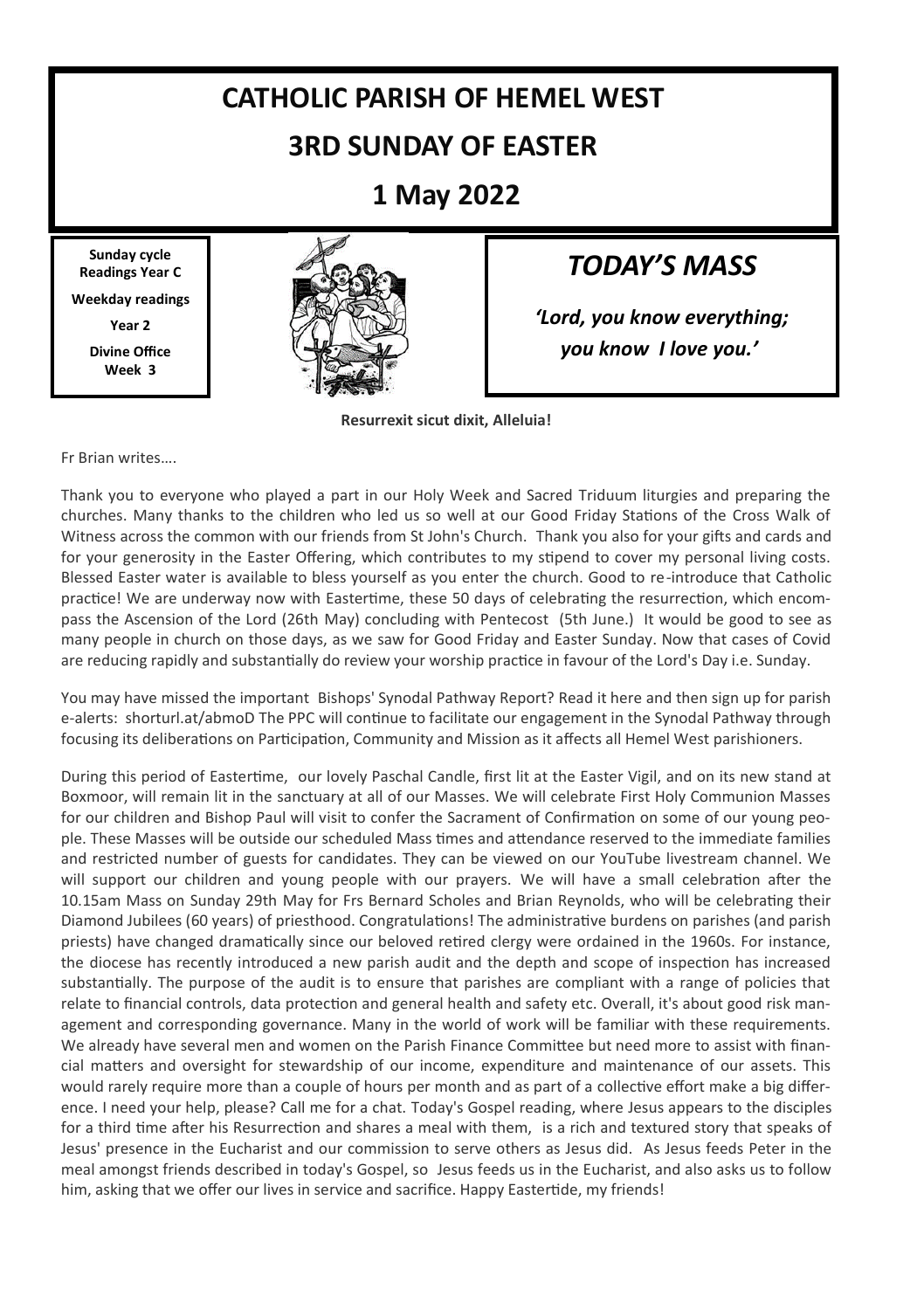## **PARISH NEWS**

**Welcome to the parish of Hemel West. If you are new to the parish, please make yourself known to Fr Brian, by contacting him on 01442 391 759.**

**PRIEST TRAINING FUND**: Next Sunday is Good substantially. The purpose of the audit is to ensure Shepherd Sunday, the day we pray for priests and that parishes are compliant with a range of for vocations to the priesthood. The annual policies that relate to financial controls, data collection for the Priest Training Fund will take protection and general health and safety etc. place next weekend. This fund pays for the priestly Overall, it's about good risk management and formation of men for the Catholic priesthood. corresponding governance. Many in the world of There are currently 58 men studying at Allen Hall work will be familiar with these requirements. We seminary, 17 of whom are from our own Diocese, already have several men and women on the and two men are studying in Rome, also from our Parish Finance Committee but need more to assist Diocese. Last year four men who studied at Allen with financial matters and oversight for Hall were ordained to the priesthood to serve as stewardship of our income, expenditure and our future priests. This fund also supports the maintenance of our assets. This would rarely ongoing enrichment and formation of our require more than a couple of hours per month ordained priests. Your generous donation helps and as part of a collective effort make a big ensure we can support these men who are called difference. Can you help me please? Call me for a to be like Christ the Good Shepherd. Donation chat. envelopes are available in the back of the church. **BOYS FIRST COMMUNION SUITS**: One of St Please take one home, read the information, and Cuthbert Mayne parents has given the school two bring it back next weekend with your donation. suits (one without trousers) including ties, Please continue to pray for vocations and for our waistcoat, jacket and shirt and the size is suitable priests. You can make your donation online or visit for year 7-8. They are in perfect condition. There is www.rcdow.org.uk/donations. Thank you for your also a pair of size 3 smart shoes. If one of the First generosity.

**CHURCH**: This will commence on Saturday 30 April Mayne to collect them. until Monday 2 May. As May is the month **LORETO COLLEGE (ST ALBANS) CENTENARY**  traditionally dedicated to Mary, the theme of the **GARDEN PARTY**: Sunday 10 July, 12 noon until displays will reflect Our Lady in her many 6pm. Admission £5 per person (free entry for manifestations: Our Lady of Knock, Our Lady of children aged 5 and under). There will be live Fatima, Our Lady of Walsingham to name but music by the popular local band Soulfish, BBQ, three. This event is organised by the Hemel West afternoon tea, bar, traditional games/stalls and Catholic Women's League and will take place on much more including our Centenary Raffle. A link

9.30am to 5pm and Monday 2 May, 9.30am to 5pm. Refreshments will be available.

**PARISH FINANCE COMMITTEE**: **HELP!** The diocese has recently introduced a new parish audit and the depth and scope of inspection has increased

**FLOWER FESTIVAL AT SS MARY & JOSEPH**  please do contact the school office at St Cuthbert Communion pupils could make use of these,

Saturday 30 April, 2pm to 6pm, Sunday 1 May to the ticket page and more information can be found at www.loreto.herts.sch.uk.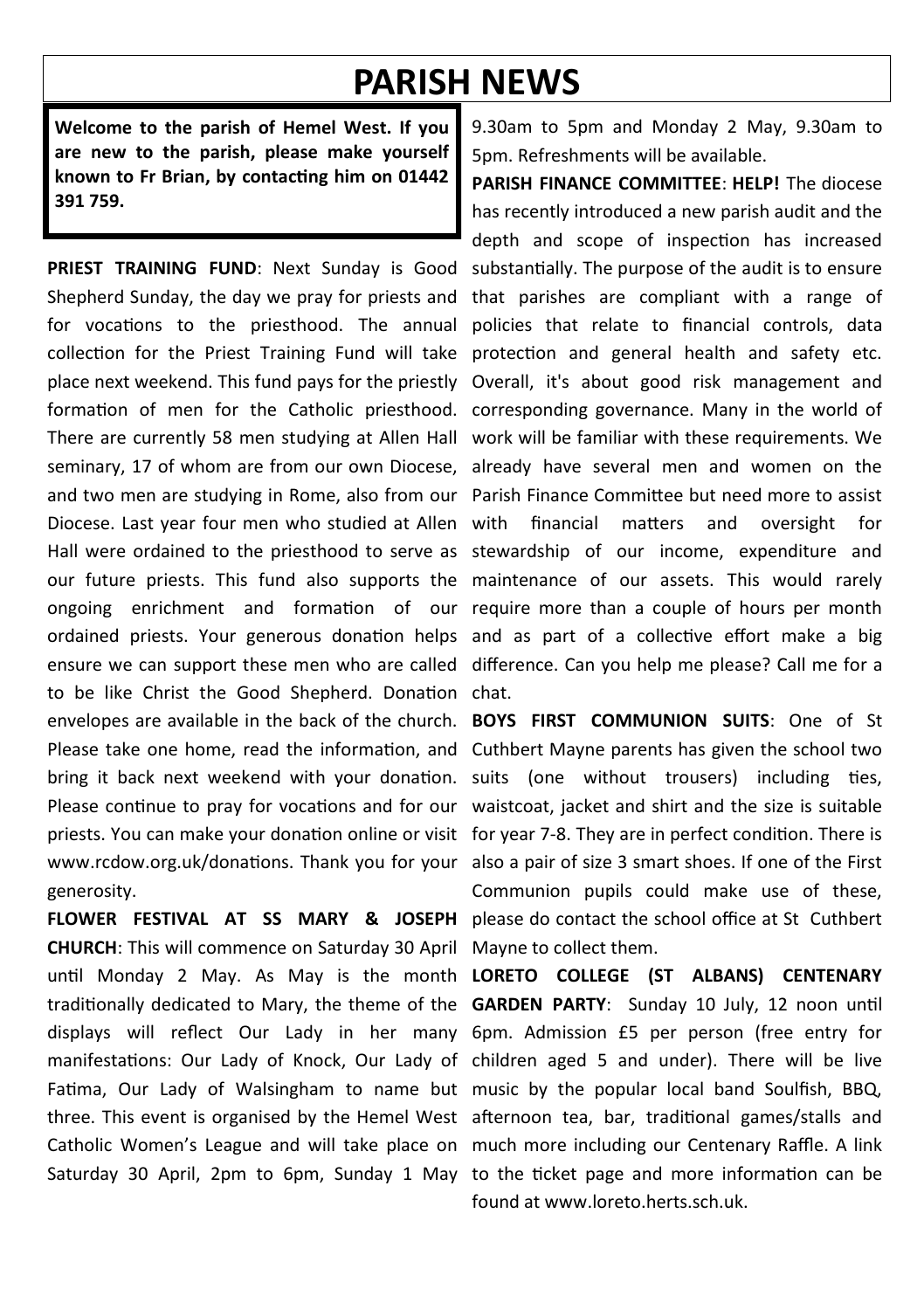**"FR BERNARD SCHOLES WRITES:** Rwanda one of the worlds 20 poorest countries; UK one of the richest 10. So we unload our unwanted refugees on Rwanda! Does that sound right? Tell your MP what you think"

#### **Prayer**

Lord, turn our rebellious hearts to your own heart, so that we may learn to pursue plans of peace. Inspire adversaries to shake hands, and taste mutual forgiveness. Disarm the hand of brother raised against brother, so that where there is hatred, concord may flourish. Grant that we never act as enemies of the cross of Christ, so that we may share in the glory of his resurrection.

Amen

(Pope Francis)

#### **Reflection**

In a world, so torn apart by rivalry, anger, and hatred, we have the privilege vocation to be living signs of a love that can bridge all divisions and heal all wounds.

(Henri Nouwen)



**E-ALERT: Please sign up for the parish e-alerts and keep up with all the parish news.** 

|              |  |             |  | GOSPEL READINGS FOR THE FORTHCOMING |
|--------------|--|-------------|--|-------------------------------------|
| WEEK:        |  |             |  |                                     |
| Mon: John    |  | $6:22-29$   |  |                                     |
| Tues: John   |  | $6:30 - 35$ |  |                                     |
| Wed: John    |  | $6:35-40$   |  |                                     |
| Thurs: John  |  | $6:44-51$   |  |                                     |
| Fri: John    |  | $6:52 - 59$ |  |                                     |
| Sat: John    |  | $6:60-69$   |  |                                     |
| Sunday: John |  | $10:27-30$  |  |                                     |
|              |  |             |  |                                     |

#### **PARISH FINANCES**

**PLANNED GIVING:** Thank you to all those who have made the switch to donating by Standing Order. For those who wish to donate in this way, the details are:

*Account Name: WRCDT Hemel West Sort Code: 40-05-20 Account No.: 31095048*

**The offertory collection Income figures are published on a monthly basis once the bank reconciliation is completed.**

> **Office Hours and Telephone cover for Hemel West. Email: shirleybailey@rcdow.org.uk Phone: 01442 391 759 option 2**

| Telephone cover for | <b>Hemel West Office</b> |  |  |
|---------------------|--------------------------|--|--|
| West                | <b>Hours</b>             |  |  |
| Monday              | Mondav                   |  |  |
| 12 noon-6pm         | 3pm-6pm                  |  |  |
| Tuesdav             | Tuesday                  |  |  |
| 9.30am-3.30pm       | Closed                   |  |  |
| Wednesday           | Wednesday                |  |  |
| 9.30am-3.30pm       | 9.30am-3.30pm            |  |  |
| Thursday            | Thursday                 |  |  |
| 9.30am-3.30pm       | 9.30am-12.30pm           |  |  |
| Friday              | Friday                   |  |  |
| 9.30am-3.30pm       | 9.30am-12.30pm           |  |  |